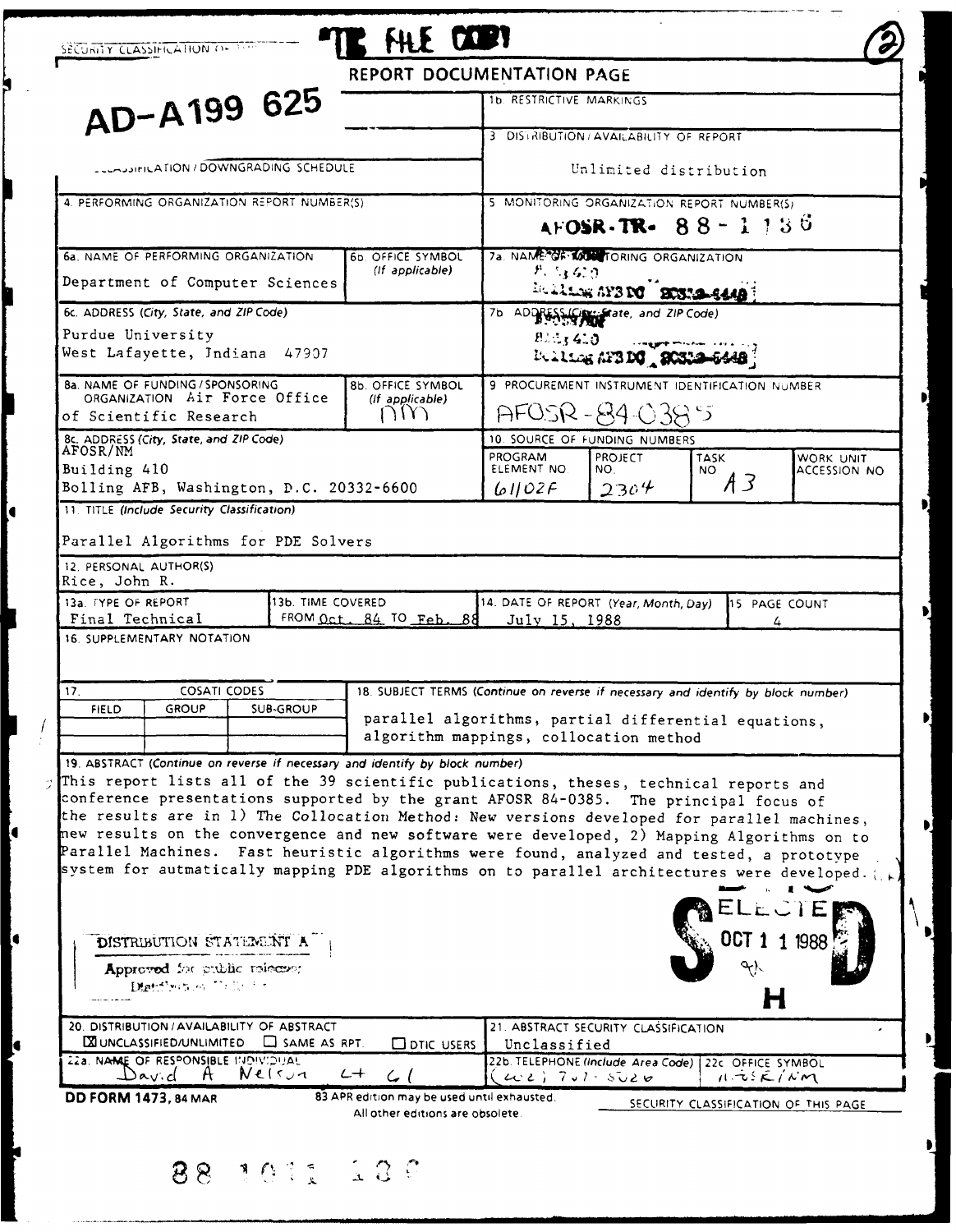# **FINAL TECHNICAL** REPORT Parallel Algorithms for PDE Solvers AFOSR Grant 84-0385 Period: October 1984 **-** February 1988 John R. Rice  $July 15, 1988$  **AFOSR-TR-**  $88 - 1136$

This report covers activities of John R. Rice (PI) and associates. Kai Hwang was originally a co-PI, but moved to another university. His activities are not covered here. The principal activity is the publication of papers as follows:

| Journal Articles:                | 15 |
|----------------------------------|----|
| <b>Book Chapters:</b>            | ٦  |
| Conference Proceedings Articles: | 8  |
| Ph.D. Theses:                    | 2  |
| Other Technical Reports:         | 11 |

In addition, technical presentations were made at 14 scientific conferences.

Many aspects have been studied of the relationship between parallelism and solution of partial differential equations. The two areas of focus and principal progress are *The Collocation Method.* We have developed new versions more suitable for parallel implementation, derived new theoretical and experimental results about its convergence, and created software for a variety of parallel architectures. *Mapping Algorithms on to Parallel Machines.* We have developed several fast heuristic algorithms for this, tested and evaluated them on a variety of algorithms and machines and have almost completed a prototype of a complete, automatic system to map PDE solving algorithms on to parallel architectures.

#### I. JOURNAL ARTICLES

l

ŀ

- **[1]** C.E. Houstis, E.N. Houstis and J.R. Rice, Partitioning PDE computations: methods and performance evaluation. *J. Parallel Comp.* 4 (1987), 141-163.
- (2] W.R. Dyksen and C.J. Ribbens, Interactive ELLPACK: An interactive problem solving environment for elliptic partial differential equations, *ACM Trans. Math. Software,* **13** (1987), 113-132.
- [3] E.N. Houstis, E.A. Vavalis and J.R. Rice, Convergence of  $O(h^4)$  cubic spline collocation methods for elliptic partial differential equations, *SIAM J. Numer. Anal.,* 25 (1988), 54-74.
- [4] D.C. Marinescu and J.R. Rice, Domain oriented analysis of PDE splitting algorithms, *J. Information Sciences,* 43 (1987), 3-24.

**I|**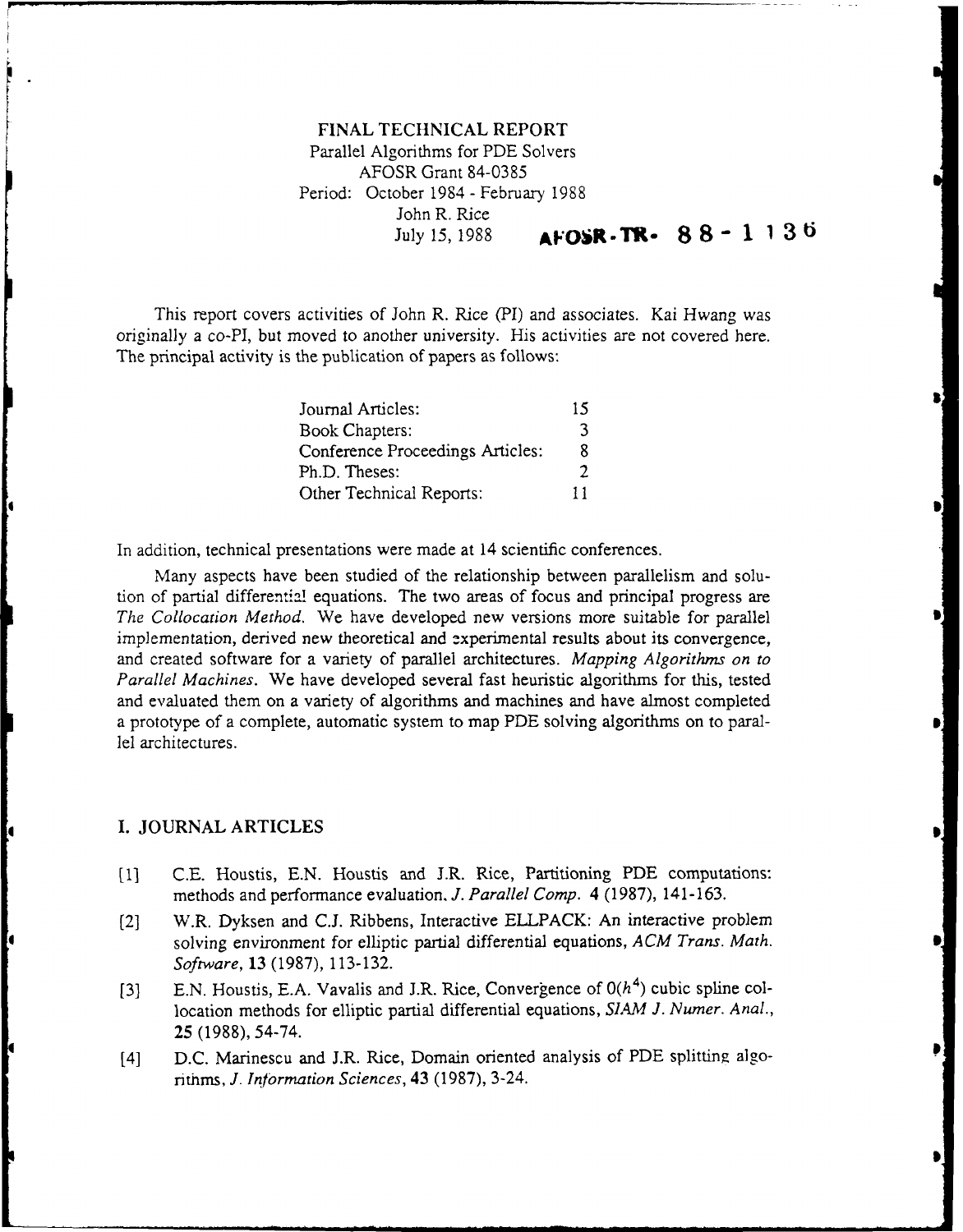- *[5]* E.N. Houstis, C.C. Christara and J.R. Rice, Quadratic spline collocation methods for two point boundary value problems, *Intl. J. Numer. Meth. Engr.,* 26 (1988), 935-952.
- [6] W.R. Dysken, C.J. Ribbens and J.R. Rice, The performance of numerical methods for elliptic problems with mixed boundary conditions, *J. Numer. Sol. Parr.* Diff. *Eqns.,* to appear.
- [7] J. Bonomo and W.R. Dyksen, ADI methods on a shared memory machine, *J. Numer. Sol. Part. Diff. Eqns.,* to appear.
- [8] E.N. Houstis and N.C. Charalanbakis, Analytical and numerical behavior of thermomechanical processes, *Engineering Analysis Journal,* to appear.
- [9] M. Mu and J.R. Rice, An experimental performance analysis for the rate of convergence of collocation on general domains, *J. Numer. Sol. Part. Diff. Eqns.,* to appear.

### **II.** ARTICLES SUBMITTED TO JOURNALS

- [10] M. Irodotou-Ellina and E.N. Houstis, As  $O(h^6)$  quintic spline collocation method for fourth order two-point boundary value problems.
- [11] N.C. Charalanbakis and E.N. Houstis, Adiabatic shearing of incompressible non-Newtonian flows.
- [12] C.J. Ribbens, An efficient method for constructing and applying adaptive grid domain mappings.
- [13] C.J. Ribbens, A fast grid adaption scheme for elliptic partial differential equations.
- [14] C.J. Ribbens, Efficient vector computation of adaptive grid domain mappings.
- **[15]** C.J. Ribbens, Grid adaption for elliptic partial differential equations.

## Ill. BOOK CHAPTERS

**|** 

- [16] J.R. Rice, Parallel methods for PDEs. Chapter 8 in *Characteristics of Parallel Algorithms* (Jamieson, Gannon and Donglass, ed.) (1987), 209-231.
- [17] J.R. Rice, Mathematical aspects of scientific software. Chapter 1 in *Mathematical Aspects of Scientific Software,* IMA Volumes in Mathematics and its Applications, 14 (J. Rice, ed.), Springer-Verlag (1988), 1-39.
- [18] E.N. Houstis, J.R. Rice, **C.C.** Christara and E.A. Vavalis, Performance of scientific software. Chapter **6** in *Mathematical Aspects of Scientific Software,* **IMA** Volumes in Mathematics and its Applications, 14 **(J.** Rice, ed.), Springer-Verlag (1988), 123-155.

#### **IV. CONFERENCE** PROCEEDINGS ARTICLES

[19] J.R. Rice, Parallelism in solving PDEs. *Fall Joint Computer Conf.* (1986), 540- 546.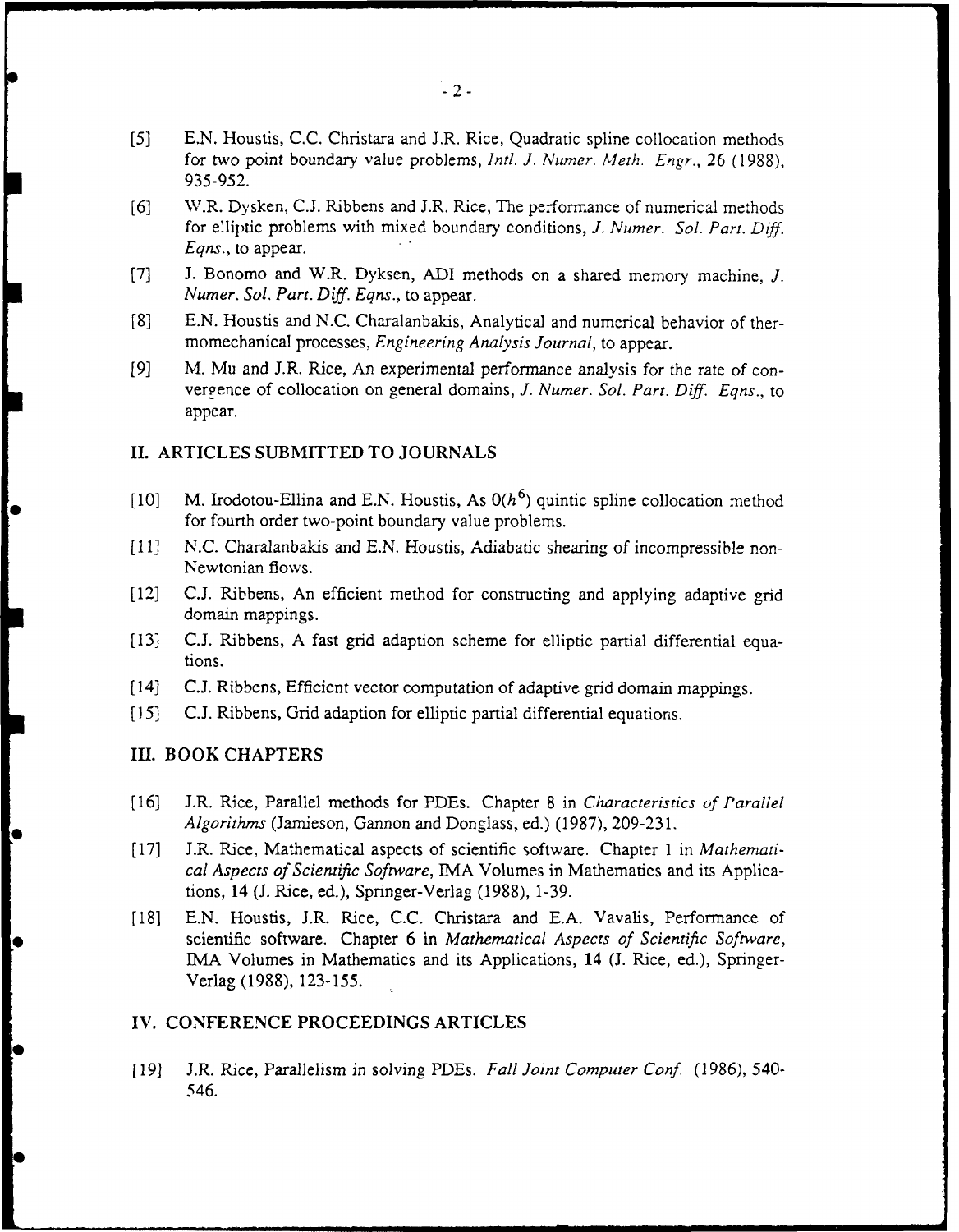- [201 J.R. Rice, Using supercomputers today and tomorrow. *Proc. Fourth Army Conf. Appl. Math. Comp.,* (1987), 1333-1343.
- [21] C.J. Ribbens, A priori grid adaption strategies for elliptic PDEs. In *Advances in Computer Methods for Partial Differential Equations, VI* (R. Stepleman and Vichnevetsky, eds.), IMACS (1987), 102-107.
- [22] C.E. Houstis, E.N. Houstis, J.R. Rice and M. Samartzis, Benchmarking of bus multiprocessor hardware on large scale scientific computing. In *Advances in Computer Methods for Partial Differential Equations, VI* (R. Stepleman and Vichnevetsky, eds.), IMACS (1987), 136-141.
- [23] E.N. Houstis, J.R. Rice and E.A. Vavalis, Parallelization of a new class of cubic spline collocation methods. In *Advances in Computer Methods for Partial Differential Equations, VI (R. Stepleman and Vichnevetsky, eds.), IMACS (1987),* 167-174.
- [24] D.C. Marinescu and J.R. Rice, Analysis and modeling of schwartz splitting algorithms for elliptic PDEs. In *Advances in Computer Methods for Partial Differential Equations, VI* (R. Stepleman and Vichnevetsky, eds.), IMACS (1987), 1-6.
- [25] C.C. Christara, E.N. Houstis and J.R. Rice, A parallel spline collocationcapacitance method for elliptic partial differential equations. In *Supercomputing II,* Springer-Verlag (1988), to appear.
- [26] E.N. Houstis, J.R. Rice and E.A. Vavalis, A schwartz splitting variant of cubic spline collocation methods for elliptic PDEs. In *Proc. Hypercubes 1988,* Academic Press (1988), to appear.

#### IV. PH.D. **THESES**

- [27] Calvin J. Ribbens, Domain mappings: A tool for the development of vector algorithms for numerical solutions of partial differential equations, Purdue University, August 1986.
- [28] Christina C. Christara, Parallel algorithms and architectures for the numerical solution of Partial Differential Equations, Purdue University, August 1988.

#### V. CONFERENCE PRESENTATIONS

All conference proceedings articles [19-26] were presented at scientific conferences. Article [20] was also presented at the conference *Supercomputers in Hydrology, W.* Lafayeite, Indiana. September, 1986. In addition, the following papers were presented at  $F_{\text{p},\text{For}}$  $\blacksquare$ conferences:  $\blacksquare$ 

- [1] Loen, Norway, June 1986
- [7] SIAM National Meeting, July 1986
- [16] SIAM National Meeting (invited adoress), July 1986
- [37] Los Angles, Calif., December 1987

W.R. Dyksen, An expert system for elliptic PDEs. Invited address, First Internat. Conf. Appl. Math., Paris, June, 1986.